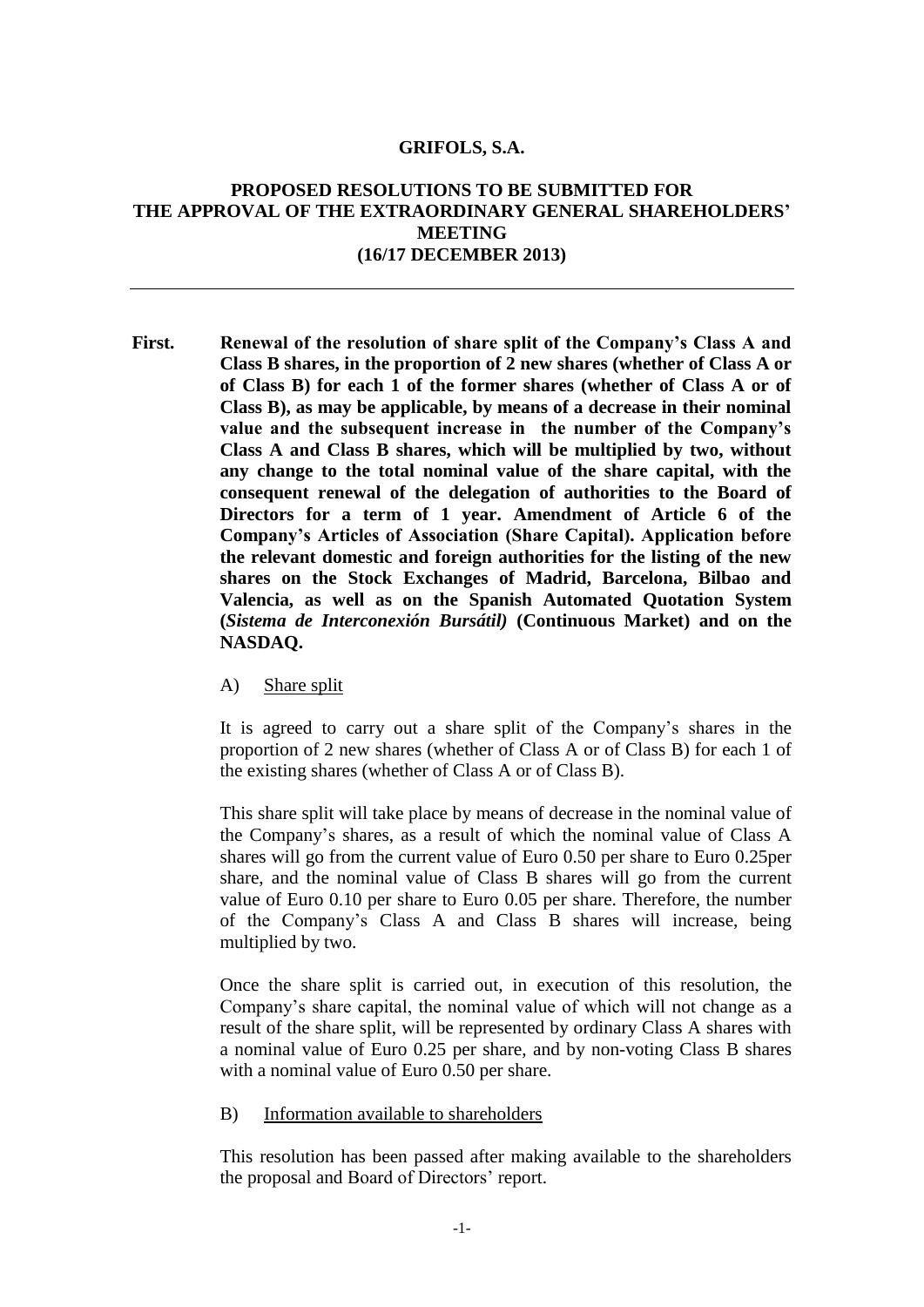# C) Application for the listing of the new shares

It is agreed to apply for the listing of the new Class A and Class B shares resulting from the share split on the Stock Exchanges in Madrid, Barcelona, Bilbao and Valencia, as well as in the Spanish Automated Quotation System (*Sistema de Interconexión Bursátil / Continuous Market*), and via ADSs (*American Depositary Shares*), on the *National Association of Securities Dealers Automated Quotation* (NASDAQ) and the simultaneous exclusion, if applicable, from trading of the Company's former Class A and Class B shares, as well as to carry out all the necessary actions and procedures and to file the documents that might be required before the competent bodies of the aforementioned stock exchange markets for the effective listing of the new shares resulting from the share split and the exclusion of trading of the former shares, as the case may be; it is expressly put on record that Grifols agrees to be bound by already existing and future rules related to the Stock Exchange matters and, specially, as regards contracting, continuance and exclusion of official trading. The Board of Directors is empowered, with full power of substitution in any of its members, so that, once the Company's share split resolution is executed, it can make the relevant applications, prepare and file the relevant documents as it considers appropriate, and carry out all actions required for this purpose.

Likewise, it is agreed to apply for the inclusion of the new Class A and Class B shares resulting from the share split in the accounting registries of the company Sociedad de Gestión de los Sistemas de Registro, Compensación y Liquidación de Valores, S.A.U. (Iberclear), granting the Board of Directors, with full power of substitution in any of its members, the performance of such actions as may be required for this purpose.

### D) Delegation of powers to the Board of Directors

The Board of Directors is empowered, with full power of substitution in any of its members and within a maximum term of one (1) year as of the date of this resolution, to determine the date on which this share split must be carried out pursuant to the requirements agreed upon, as well as to set its conditions in all matters not foreseen by the General Meeting, and to redraft article 6 of the Company's Articles of Association (Share Capital) to adapt it to the new number of Class A and Class B shares into which the share capital will be divided and their corresponding nominal value, carrying out all such actions as may be required for its registration in the Commercial Registry.

Likewise, the Board of Directors is empowered, with full power of substitution in any of its members, to apply for the listing of the new Class A and Class B shares and the exclusion, if applicable, from trading of the Company's former Class A and Class B shares under the terms set out in paragraph C) above and, in general, to file all such documents or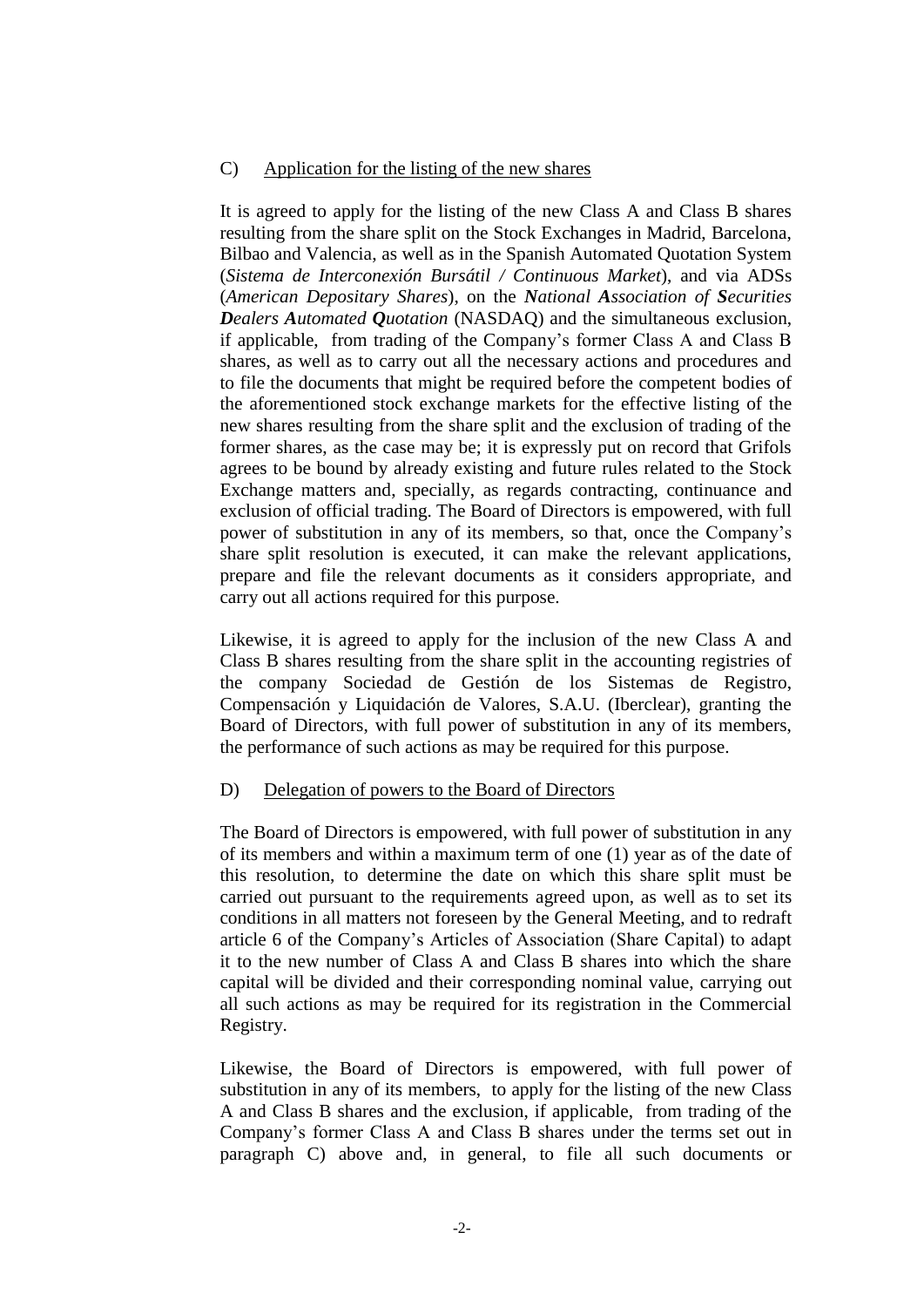applications as may be required and to carry out all procedures and actions as may be necessary or convenient to fully execute this resolution.

This resolution will have no effects if the share split to which it refers does not take place within one (1) year as from the date of this resolution.

# **Second. Information to the shareholders on the signing of a definitive agreement for the acquisition of a diagnostics business unit of the Swiss company Novartis International AG.**

The Chairman of the Company's Board of Directors will inform the shareholders about the Relevant Event and the press release dated 11 November 2013, regarding the signing of a definitive agreement for the acquisition by the Company of a diagnostics business unit of the Swiss company Novartis International AG. Likewise, the shareholders will be informed that the Company's current dividends policy will not be affected by the aforementioned acquisition, since the conditions of the financing of the acquisition do not include any financing restrictions with respect to Grifols' dividend policy.

### **Third. Renewal of the delegation to the Board of Directors, with full power of substitution in any of its members, of the authority to apply for the listing of the Company's ordinary Class A shares on the NASDAQ.**

It is resolved to delegate to the Board of Directors, with full power of substitution in any of its members, the authority to apply, at any time within a maximum term of one (1) year as from the date of this General Meeting, for the listing of the Company's ordinary Class A shares, via ADSs (American Depositary Shares), on the **N**ational **A**ssociation of **S**ecurities **D**ealers **A**utomated **Q**uotation (NASDAQ), as well as carry out all proceedings and actions required, make the pertinent applications and prepare and file the required documents with the competent authorities of the aforementioned stock exchange for the effective listing of the Company's ordinary Class A shares on NASDAQ.

This resolution will have no effects if the listing of Class A shares to which it refers is not requested within one (1) year as prom the date of this resolution.

### **Fourth. Granting of authorities to formalise and execute the resolutions passed by the General Meeting.**

To empower all members of the Board of Directors, as well as its nonmembers Secretary and Vice Secretary, so that any of them, separately, may formalise in a public deed the resolutions passed by the General Meeting, with the power to amend, correct or interpret their wording based on the oral or written evaluation of the Commercial Registry and to the sole purposes of their registration in the same, being able, as the case may be, to request their partial registration. Said authorization comprises as well the granting of all